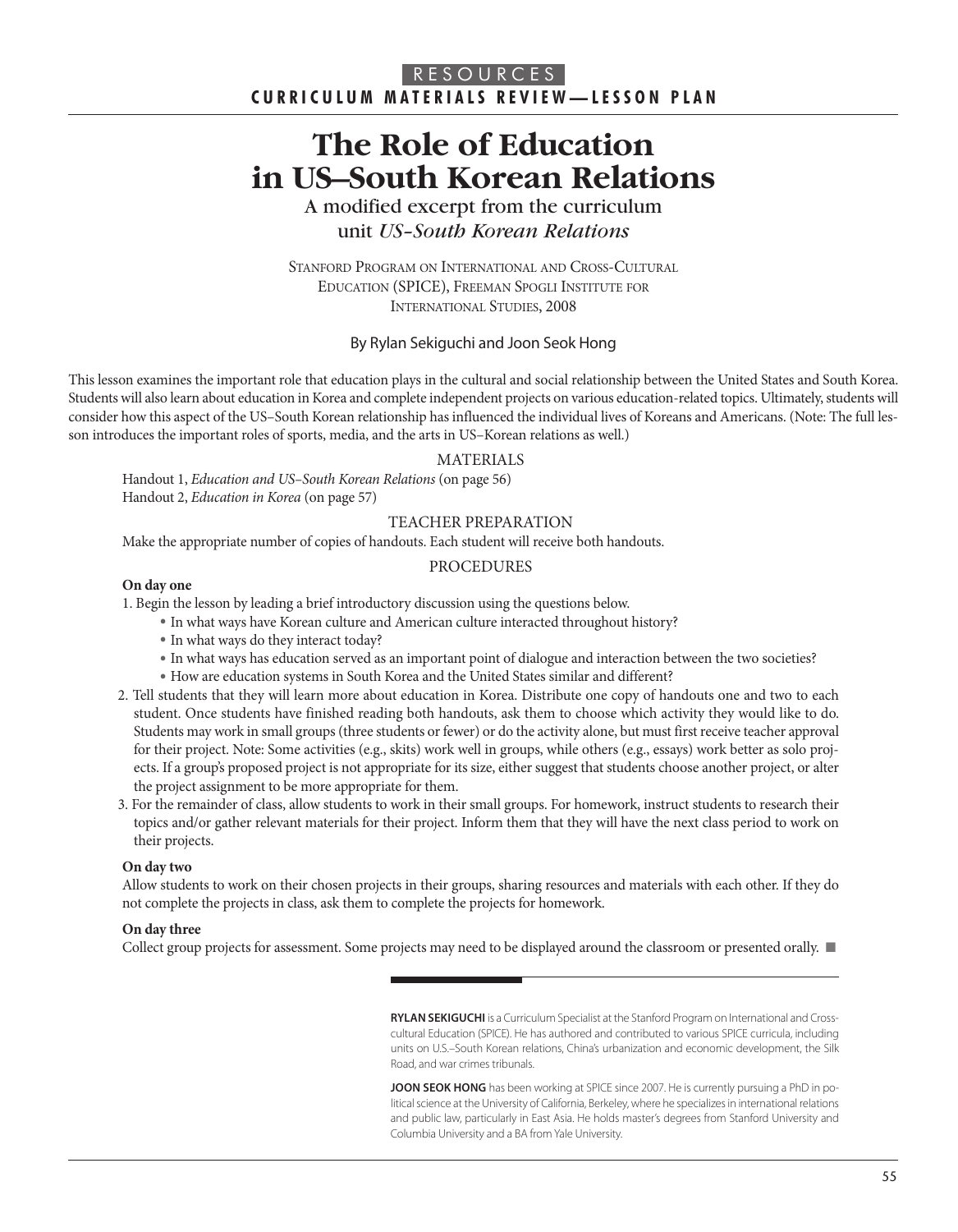# **Handout 1** Education and US–South Korean Relations

Ever since the earliest days of US–Korean relations, education has been an important point of interaction between the two societies. Throughout the years, countless people have traveled between Korea and the United States for educational exchanges, and that trend has become even stronger today. The role of education in US–South Korean relations is crucial, not only for the movement of people across borders, but for the exchange of ideas and values between the two societies. Such cross-fertilization of academic and social knowledge decreases cultural gaps and promotes closer relations.

One of the very first Americans to visit Korea was Mary Scranton, a Methodist missionary and educator. In 1886, she founded the Ewha Hakdang, a school for young Korean girls with an enrollment of one student. Today, Ewha Hakdang has become Ewha Womans University, South Korea's most prestigious and largest institution of higher learning for women (and one of the world's largest), with an enrollment of about 20,000.

Perhaps the most famous American family in Korea has been the Underwood family, which lived in Korea for 119 years (from 1885 to 2004) and served Korean society in several capacities, but most notably in education. Presbyterian missionary Horace Underwood immigrated to Korea in 1885 and founded Joseon Christian College in 1915, which later became part of Yonsei University, one of South Korea's top two private universities and the country's oldest. Through the decades, his son, grandson, and great grandson (all named Horace) have served the school as professors, principals/presidents, board members, deans, directors, and administrators. Third-generation Horace Underwood helped found Seoul National University in 1946, South Korea's first national (i.e., public) university, and the country's most prestigious. His son served as the Director of the Fulbright Commission in South Korea—the second largest exchange program in the world—helping to promote US–South Korean educational exchanges.

From the nineteenth century to today, the educational links between the United States and South Korea have continued to strengthen. South Koreans now constitute the largest group of international students in the US, with more than 100,000 active students studying in American middles schools, high schools, and universities at the end of 2007. Furthermore, in South Korea, students study English in school, and parts of the South Korean educational system, such as its medical and law schools, are being reconfigured to resemble American systems. Meanwhile, US universities have seen the expansion of the academic field of Korean Studies, with programs and research centers established at universities across the country, including Stanford, Columbia, Harvard, Berkeley, UCLA, Johns Hopkins, and others. These facts stand as legacies of, and testaments to, the long history of educational exchange between the two societies.

## **Choose one of the following activities:**

- 1. In 2007, Ewha Womans University opened its newest college, Scranton College, named in honor of Mary Scranton. US Ambassador to South Korea, Alexander Vershbow, spoke at the opening ceremony of Scranton College saying, "Education is one of the many important shared values that link the American and Korean people." Write an essay that describes how education has linked the American and Korean people. In addition, how big of an impact has education had on the US–South Korean relationship, past and present?
- 2. Choose a famous graduate of Yonsei, Ewha, or Seoul National University who has played a role in improving US-South Korean relations. Design an exhibit that features this person and his/her accomplishments. Where would you place the exhibit? What would be your rationale for the venue you select?
- 3. Using art, develop a design for a school-related item (e.g., pencil, backpack, yearbook page, textbook cover, etc.) that visually represents how education has impacted US–South Korean relations.
- 4. In the realm of education, there are many opportunities for social exchanges between Americans and South Koreans, including pen pal programs, sister school programs, teaching-abroad programs, and actual student exchange programs. Research some of these programs and write a brief report of the best programs, summarizing your findings. As an extension, ask your teacher if you can pursue and coordinate some of these opportunities for the class.
- 5. Design your own original project.